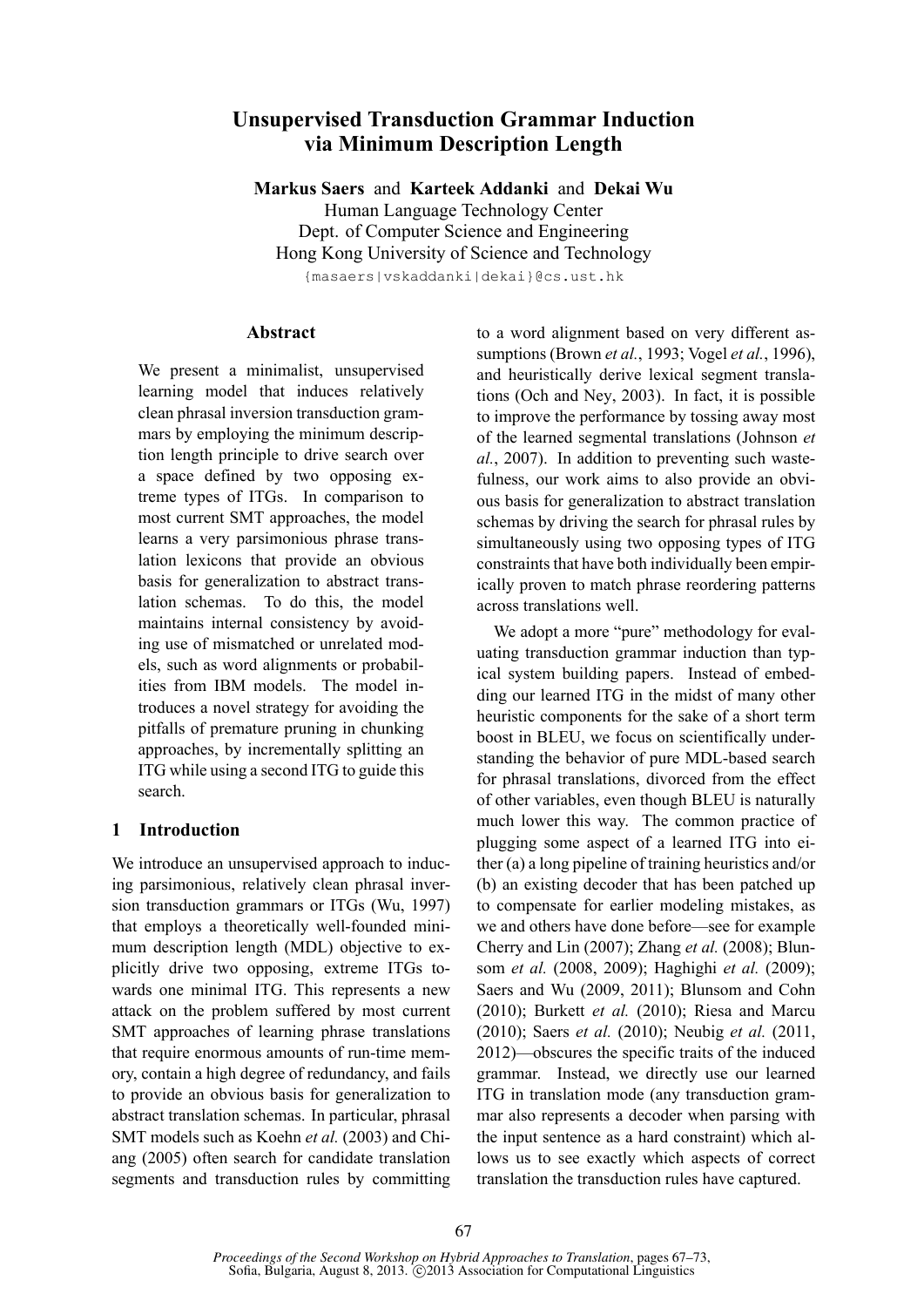When the structure of an ITG is induced without supervision, it has so far been assumed that smaller rules get clumped together into larger rules. This is a natural way to search, since maximum likelihood (ML) tends to improve with longer rules, which is typically balanced with Bayesian priors (Zhang *et al.*, 2008). Bayesian priors are also used in Gibbs sampling (Blunsom *et al.*, 2008, 2009; Blunsom and Cohn, 2010), as well as other nonparametric learning methods (Neubig *et al.*, 2011, 2012). All of the above evaluate their models by feeding them into mismatched decoders, making it hard to evaluate how accurate the learned models themselves were. In this work we take a radically different approach, and start with the longest rules possible and attempt to segment them into shorter rules iteratively. This makes ML useless, since our initial model maximizes it. Instead, we balance the ML objective with a minimum description length (MDL) objective, which let us escape the initial ML optimum by rewarding *model parsimony*.

Transduction grammars can also be induced with supervision from treebanks, which cuts down the search space by enforcing external constraints (Galley *et al.*, 2006). This complicates the learning process by adding external constraints that are bound to match the translation model poorly. It does, however, constitute a way to borrow nonterminal categories that help the translation model.

MDL has been used before in monolingual grammar induction (Grünwald, 1996; Stolcke and Omohundro, 1994), as well as to interpret visual scenes (Si *et al.*, 2011). Our work is markedly different in that we (a) induce an ITG rather than a monolingual grammar, and (b) focus on learning the terminal segments rather than the nonterminal categories. Iterative segmentation has also been used before, but only to derive a word alignment as part of a larger pipeline (Vilar and Vidal, 2005).

The paper is structured as follows: we start by describing the MDL principle (Section 2). We then describe the initial ITGs (Section 3), followed by the algorithm that induces an MDL-optimal ITG from them (Section 4). After that we describe the experiments (Section 5), and the results (Section 6). Finally, we offer some conclusions (Section 7).

#### **2 Minimum description length**

The minimum description length principle is about finding the optimal balance between the size of a model and the size of some data given the model

(Solomonoff, 1959; Rissanen, 1983). Consider the information theoretical problem of encoding some data with a model, and then sending both the encoded data *and* the information needed to decode the data (the model) over a channel; the minimum description length is the minimum number of bits sent over the channel. The encoded data can be interpreted as carrying the information necessary to disambiguate the uncertainties that the model has about the data. The model can *grow in size* and become *more certain* about the data, and it can *shrink in size* and become *more uncertain* about the data. Formally, description length (DL) is:

 $DL(\Phi, D) = DL(D|\Phi) + DL(\Phi)$ 

where  $\Phi$  is the model and  $D$  is the data.

In practice, we rarely have complete data to train on, so we need our models to generalize to unseen data. A model that is very certain about the training data runs the risk of not being able to generalize to new data: it is over-fitting. It is bad enough when estimating the parameters of a transduction grammar, and catastrophic when inducing the structure.

The information-theoretic view of the problem gives a hint at the operationalization of description length of a corpus given a grammar. Shannon (1948) stipulates that we can get a lower bound on the number of bits required to encode a specific outcome of a random variable. We thus define description length of the corpus given the grammar to be: DL  $(D|\Phi) = -\lg P(D|\Phi)$ 

Information theory is also useful for the description length of the grammar: if we can find a way to serialize the grammar into a sequence of tokens, we can figure out how that sequence can be optimally encoded. To serialize an ITG, we first need to determine the alphabet that the message will be written in. We need one symbol for every nonterminal,  $L_0$ - and  $L_1$ -terminal. We will also make the assumption that all these symbols are used in at least one rule, so that it is sufficient to serialize the rules in order to express the entire ITG. We serialize a rule with a type marker, followed by the left-hand side nonterminal, followed by all the right-hand side symbols. The type marker is either [] denoting the start of a straight rule, or *⟨⟩* denoting the start of an inverted rule. Unary rules are considered to be straight. We serialize the ITG by concatenating the serialized form of all the rules, assuming that each symbol can be serialized into *−*lg*c* bits where *c* is the symbol's relative frequency in the serialized form of the ITG.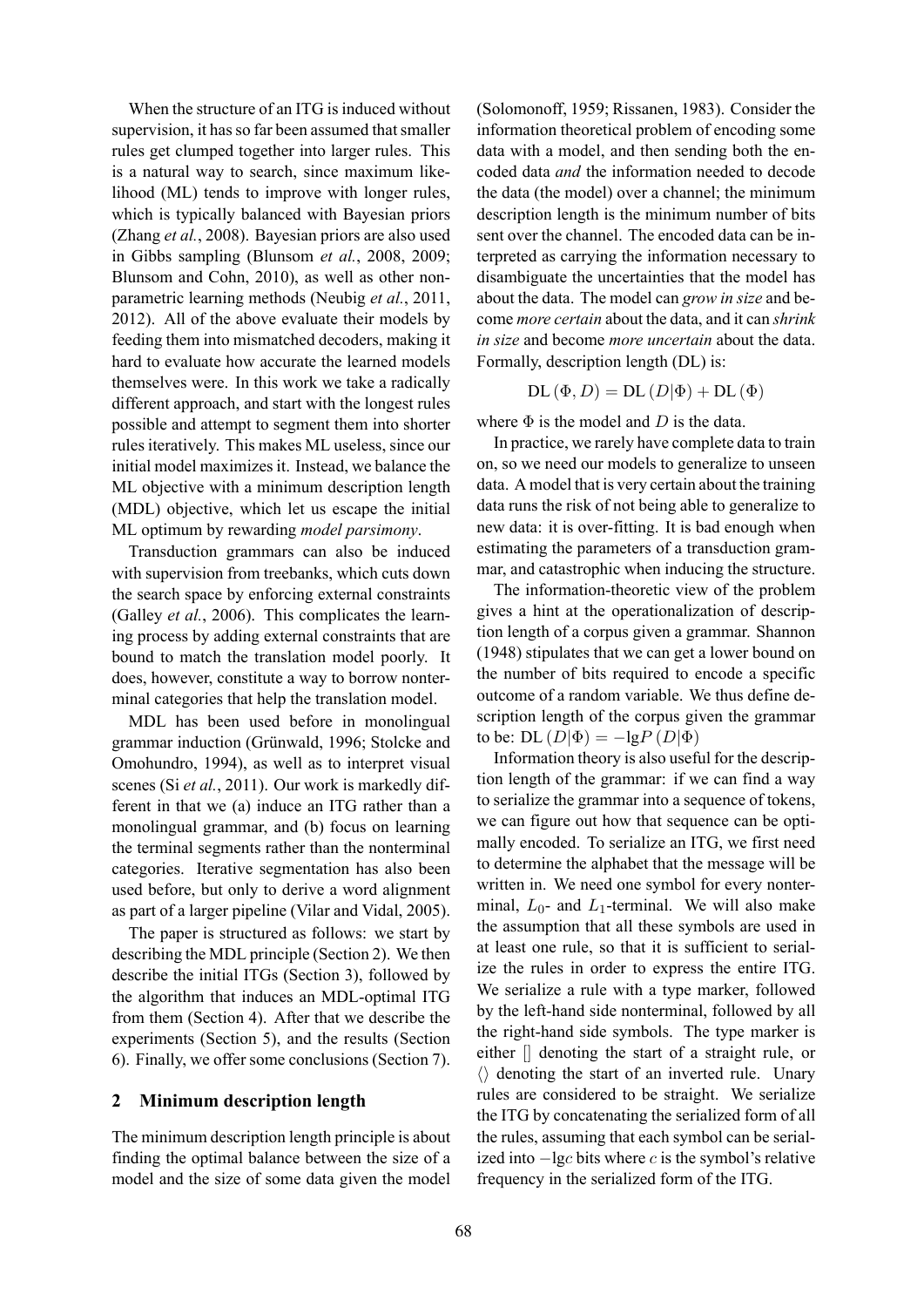#### **3 Initial ITGs**

To tackle the exponential problem of searching for an ITG that minimizes description length, it is useful to contrast two extreme forms of ITGs. Description length has two components, model length and data length. We call an ITG that minimizes the data at the expense of the model a **long ITG**; we call an ITG that minimizes the model at the expense of the data a **short ITG**. <sup>1</sup> The long ITG simply has all the sentence pairs as biterminals:

$$
S \rightarrow A
$$
  
\n
$$
A \rightarrow e_{0..T_0}/f_{0..V_0}
$$
  
\n
$$
A \rightarrow e_{0..T_1}/f_{0..V_1}
$$
  
\n...  
\n
$$
A \rightarrow e_{0..T_N}/f_{0..V_N}
$$

where *S* is the start symbol, *A* is the nonterminal, *N* is the number of sentence pairs,  $T_i$  is the length of the *i*<sup>th</sup> output sentence (making  $e_{0..T_i}$  the *i*<sup>th</sup> output sentence), and  $V_i$  is the length of the  $i^{\text{th}}$  input sentence (making  $f_{0..V_i}$  the  $i^{\text{th}}$  input sentence). The short ITG is a token-based bracketing ITG:

$$
S \to A, \quad A \to [AA], \quad A \to \langle AA \rangle,
$$
  

$$
A \to e/f, \quad A \to e/\epsilon, \quad A \to \epsilon/f
$$

where, *S* is the start symbol, *A* is the nonterminal symbol, *e* is an  $L_0$ -token, *f* is an  $L_1$ -token, and  $\epsilon$ is the empty sequence of tokens.

#### **4 Shortening the long ITG**

To shorten the long ITG, we will identify good split candidates in the terminal rules by parsing them with the short ITG, and commit to split candidates that give a net gain. A split candidate is an existing long terminal rule, information about where to split its right-hand side, and whether to invert the resulting two rules or not. Consider the terminal rule  $A \rightarrow e_{s..t}/f_{u..v}$ ; it can be split at any point *S* in  $L_0$  and any point  $U$  in  $L_1$ , giving the three rules  $A \rightarrow [AA], A \rightarrow e_{s..S}/f_{u..U}$  and  $A \rightarrow e_{S..t}/f_{U..v}$ when it is split in straight order, and the three rules  $A \rightarrow \langle AA \rangle$ ,  $A \rightarrow e_{s..S}/f_{U..v}$  and  $A \rightarrow e_{S..t}/f_{u..U}$ when it is split in inverted order. We will refer to the original long rule as  $r_0$ , and the resulting three rules as  $r_1$ ,  $r_2$  and  $r_3$ .

To identify the split candidates and to figure out how the probability mass of  $r_0$  is to be distributed

#### **Algorithm 1** Rule shortening.

```
Gl ▷ The long ITG
Gs ▷ The short ITG
repeat
  cands \leftarrow collect\_candidates(G_l, G_s)δ ← 0
  re moved \leftarrow \{\}repeat
     score(cands)
    sort_by_delta(cands)
    for all c \in cands do
       r \leftarrow originalrule(c)
       if r \notin removed and \delta_c \leq 0 then
          G_l \leftarrow update\_grammar(G_l, c)removed ← {r} ∪ removed
         δ ← δ + δ<sup>c</sup>
       end if
    end for
  until \delta > 0
until \delta > 0
return Gl
```
to the new rules, we use the short ITG to biparse the right-hand side of  $r_0$ . The distribution is derived from the inside probability of the bispans that the new rules are covering in the chart, and we refer to them as  $\lambda_1$ ,  $\lambda_2$  and  $\lambda_3$ , where the index indicates which new rule they apply to. This has the effect of preferring to split a rule into parts that are roughly equally probable, as the size of the data is minimized when the weights are equal.

To choose which split candidates to commit to, we need a way to estimate their impact on the total MDL score of the model. This breaks down into two parts: the difference in description length of the grammar:  $DL(\Phi') - DL(\Phi)$  (where  $\Phi'$  is Φ after committing to the split candidate), and the difference in description length of the corpus given the grammar:  $DL (D|\Phi') - DL (D|\Phi)$ . The two are added up to get the total change in description length.The difference in grammar length is calculated as described in Section 2. The difference in description length of the corpus given the grammar can be calculated by biparsing the corpus, since  $DL (D|\Phi')$  =  $-lgP (D|p')$  and  $DL (D|\Phi)$  = *−*lg*P* (*D|p*) where *p ′* and *p* are the rule probability functions of Φ *′* and Φ respectively. Biparsing is, however, a very costly process that we do not want to carry out for every candidate. Instead, we assume that we have the original corpus probability (through biparsing when generating the can-

<sup>1</sup>Long and short ITGs correspond well to *ad-hoc* and promiscuous grammars in Grünwald (1996).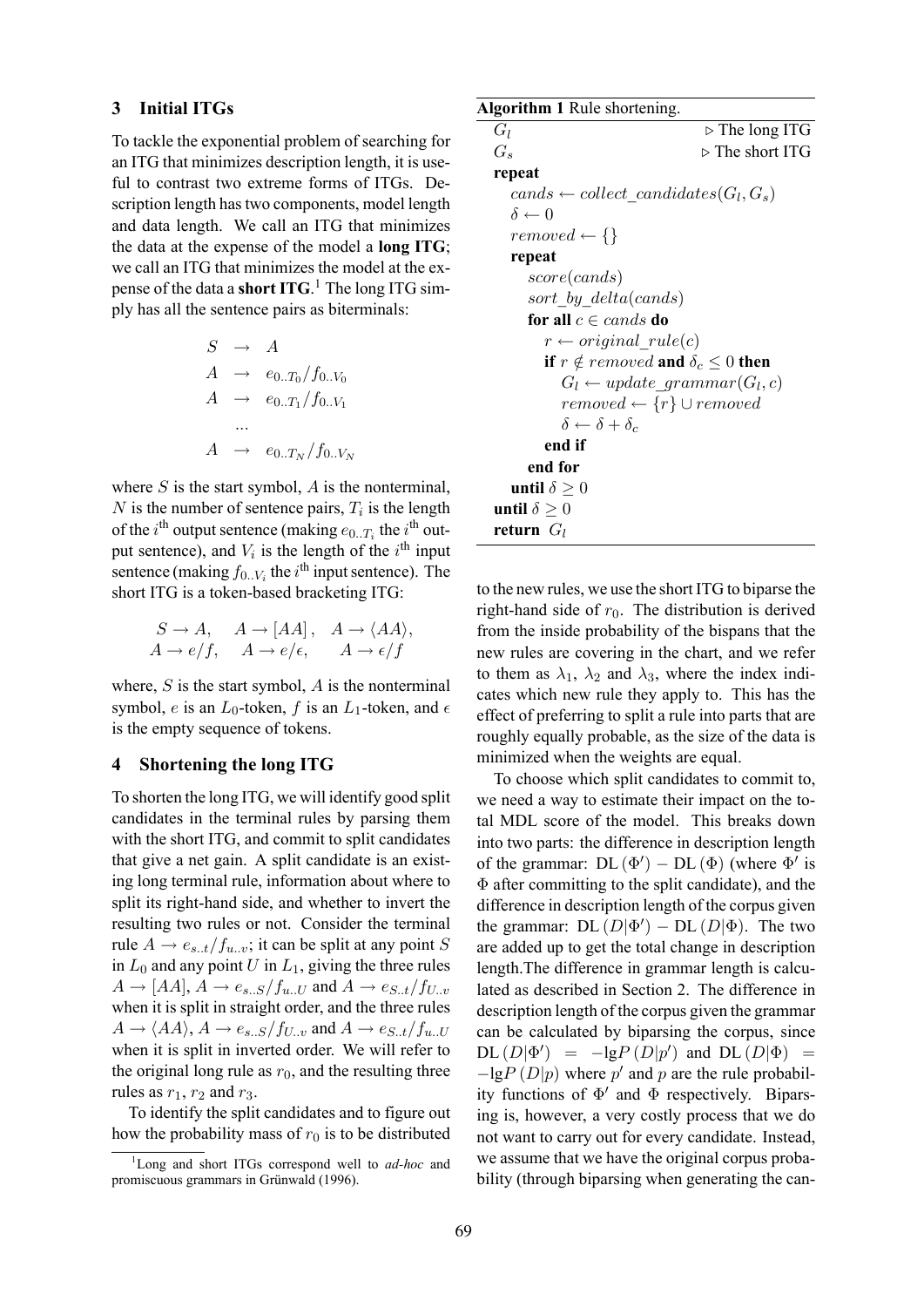Table 1: The results of decoding. NIST and BLEU are the translation scores at each iteration, followed by the number of rules in the grammar, followed by the average (as measured by mean and mode) number of English tokens in the rules.

| Iteration      | <b>NIST</b> | <b>BLEU</b> | Rules               | Mean | Mode           |
|----------------|-------------|-------------|---------------------|------|----------------|
|                | 2.7015      | 11.97       | 43,704              | 7.20 | 6              |
| $\overline{2}$ | 4.0116      | 14.04       | 42,823              | 6.30 | 6              |
| $\overline{3}$ | 4.1654      | 16.58       | 41,867              | 5.68 | $\overline{2}$ |
| 4              | 4.3723      | 17.43       | 40,953              | 5.23 |                |
| 5              | 4.2032      | 18.78       | $\overline{40,217}$ | 4.97 | 1              |
| 6              | 4.1329      | 17.28       | 39,799              | 4.84 |                |
| $\tau$         | 4.0710      | 17.31       | 39,587              | 4.79 | 1              |
| 8              | 4.0437      | 17.10       | 39,470              | 4.75 |                |

didates), and estimate the new corpus probability from it (in closed form). The new rule probability function  $p'$  is identical to  $p$ , except that:

$$
p'(r_0) = 0p'(r_1) = p(r_1) + \lambda_1 p(r_0)p'(r_2) = p(r_2) + \lambda_2 p(r_0)p'(r_3) = p(r_3) + \lambda_3 p(r_0)
$$

We assume the probability of the corpus given this new rule probability function to be:

$$
P (D|p') = P (D|p) \frac{p' (r_1) p' (r_2) p' (r_3)}{p (r_0)}
$$

This gives the following description length difference:

DL 
$$
(D|\Phi')
$$
 – DL  $(D|\Phi)$  =  
-lg<sup>*p'*(r<sub>1</sub>)*p'*(r<sub>2</sub>)*p'*(r<sub>3</sub>)  
*p*(r<sub>0</sub>)</sup>

We will commit to all split candidates that are estimated to lower the DL, restricting it so that any original rule is split only in the best way (Algorithm 1).

#### **5 Experimental setup**

To test whether minimum description length is a good driver for unsupervised inversion transduction induction, we implemented and executed the method described above. We start by initializing one long and one short ITG. The parameters of the long ITG cannot be adjusted to fit the data better, but the parameters of the short ITG can be tuned to the right-hand sides of the long ITG. We do so with an implementation of the cubic time algorithm described in Saers *et al.* (2009), with a beam width of 100. We then run the introduced algorithm.

As training data, we use the IWSLT07 Chinese– English data set (Fordyce, 2007), which contains

46,867 sentence pairs of training data, and 489 Chinese sentences with 6 English reference translations each as test data; all the sentences are taken from the traveling domain. Since the Chinese is written without whitespace, we use a tool that tries to clump characters together into more "word like" sequences (Wu, 1999).

After each iteration, we use the long ITG to translate the held out test set with our in-house ITG decoder. The decoder uses a CKY-style parsing algorithm (Cocke, 1969; Kasami, 1965; Younger, 1967) and cube pruning (Chiang, 2007) to integrate the language model scores. The decoder builds an efficient hypergraph structure which is scored using both the induced grammar and a language model. We use SRILM (Stolcke, 2002) for training a trigram language model on the English side of the training corpus. To evaluate the resulting translations, we use BLEU (Papineni *et al.*, 2002) and NIST (Doddington, 2002).

We also perform a combination experiment, where the grammar at different stages of the learning process (iterations) are interpolated with each other. This is a straight-forward linear interpolation, where the probabilities of the rules are added up and the grammar is renormalized. Although it makes little sense from an MDL point of view to increase the size of the grammar so indiscriminately, it does make sense from an engineering point of view, since more rules typically means better coverage, which in turn typically means better translations of unknown data.

#### **6 Results**

As discussed at the outset, rather than burying our learned ITG in many layers of unrelated heuristics just to push up the BLEU score, we think it is more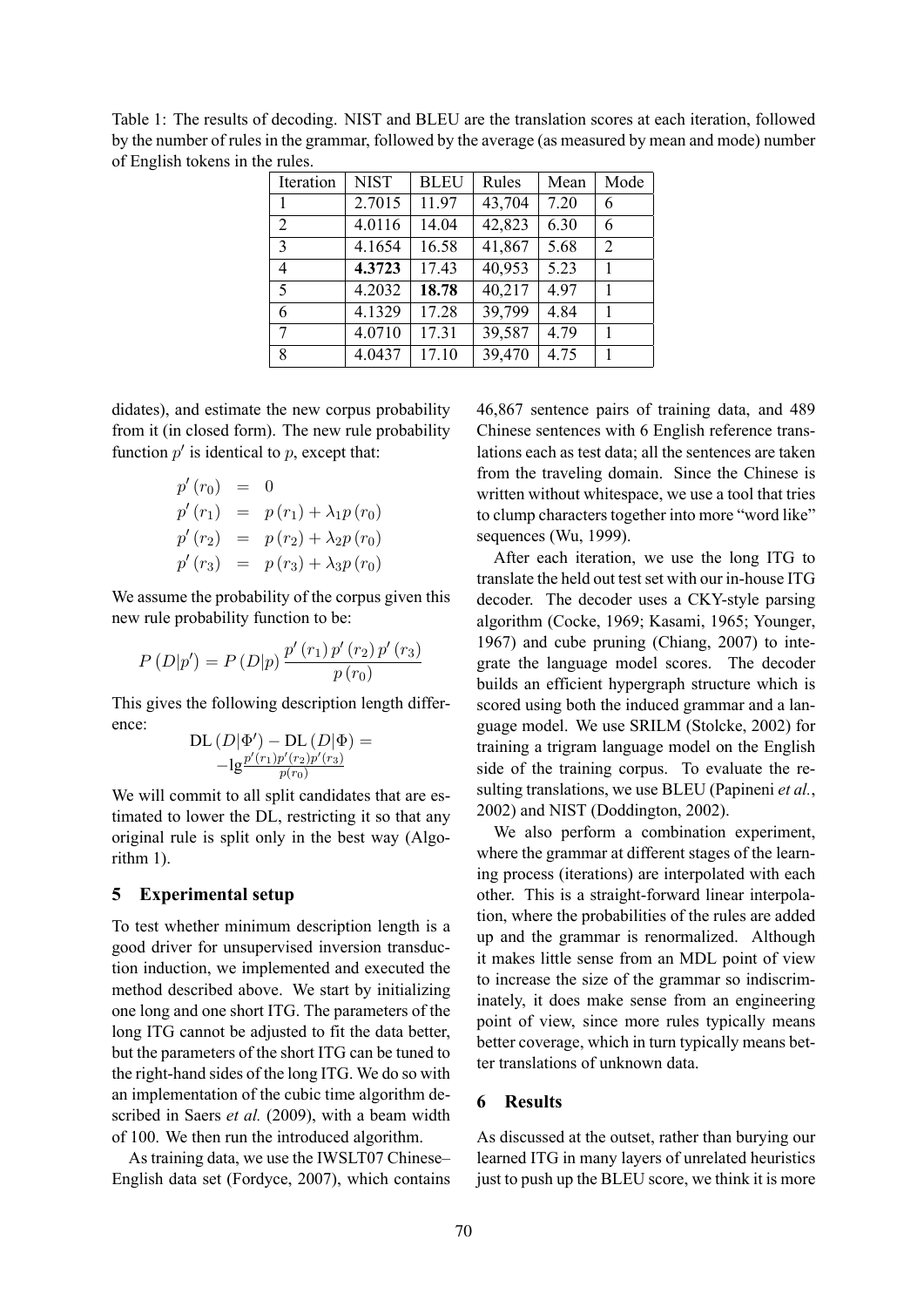| $\alpha$ ) humoor of Enghan tokens in the rules. |             |             |         |      |      |  |  |  |  |
|--------------------------------------------------|-------------|-------------|---------|------|------|--|--|--|--|
| Combination                                      | <b>NIST</b> | <b>BLEU</b> | Rules   | Mean | Mode |  |  |  |  |
| $1-2$ (2 grammars)                               | 4.2426      | 15.28       | 74,969  | 6.69 | 6    |  |  |  |  |
| $3-4$ (2 grammars)                               | 4.5087      | 18.75       | 54,533  | 5.41 | 3    |  |  |  |  |
| $5-6$ (2 grammars)                               | 4.1897      | 18.19       | 44,264  | 4.86 |      |  |  |  |  |
| $7-8$ (2 grammars)                               | 4.0953      | 17.40       | 40,785  | 4.79 |      |  |  |  |  |
| $1-4$ (4 grammars)                               | 4.9234      | 19.98       | 109,183 | 6.19 | 5    |  |  |  |  |
| $5-8$ (4 grammars)                               | 4.1089      | 17.86       | 47,504  | 4.84 |      |  |  |  |  |
| $1-8$ (8 grammars)                               | 4.8649      | 20.41       | 124,423 | 5.92 | 3    |  |  |  |  |

Table 2: The results of decoding with combined grammars. NIST and BLEU are the translation scores for each combination, followed by the number of rules in the grammar, followed by the average (as measured by mean and mode) number of English tokens in the rules.

important to illuminate scientific understanding of the behavior of pure MDL-driven rule induction without interference from other variables. Directly evaluating solely the ITG in translation mode instead of (a) deriving word alignments from it by committing to only the one-best parse, but then discarding any trace of structure and/or (b) evaluating it through a decoder that has been patched up to compensate for deficiencies in disparate aspects of translation—allows us to see exactly how accurate the learned transduction rules are.

The results from the individual iterations (Table 1) show that we learn very parsimonious models that far outperforms the only other result we are aware of where an ITG is tested exactly as it was learned without altering the model itself: Saers *et al.* (2012) induce a pure ITG by iteratively chunking rules, but they report significantly lower translation quality (8.30 BLEU and 0.8554 NIST) despite a significantly larger ITG (251,947 rules). The average rule length also decreases as smaller reusable spans are found. The English side of the training data has a mean of 8.45 and a mode of 7 tokens per sentence, and these averages drop steadily during training. It is very encouraging to see the mode drop to one so quickly, as this indicates that the learning algorithm finds translations of individual English words. Not only are the rules getting fewer, but they are also getting shorter.

The results from the combination experiments (Table 2) corroborate the engineering intuition that more rules give better translations at the expense of a larger model. Using all eight grammars gives a BLEU score of 20.41, at the expense of approximately tripling the size of the grammar. All individual iterations benefit from being combined with other iterations—but for the very best iterations more additional data is needed to get this improve-

ment; the fifth iteration, which excelled at BLEU score needs to be combined with all other iterations to see an improvement, whereas the first and second iterations only need each other to see an improvement.

## **7 Conclusions**

We have presented a minimalist, unsupervised learning model that induces relatively clean phrasal ITGs by iteratively splitting existing rules into smaller rules using a theoretically wellfounded minimum description length objective. The resulting translation model is very parsimonious and provide an obvious foundation for generalization to more abstract transduction grammars with informative nonterminals.

## **8 Acknowledgements**

This material is based upon work supported in part by the Defense Advanced Research Projects Agency (DARPA) under BOLT contract no. HR0011-12-C-0016, and GALE contract nos. HR0011-06-C-0022 and HR0011-06-C-0023; by the European Union under the FP7 grant agreement no. 287658; and by the Hong Kong Research Grants Council (RGC) research grants GRF620811, GRF621008, and GRF612806. Any opinions, findings and conclusions or recommendations expressed in this material are those of the authors and do not necessarily reflect the views of DARPA, the EU, or RGC.

### **References**

Phil Blunsom and Trevor Cohn. Inducing synchronous grammars with slice sampling. In *HLT/NAACL2010*, pages 238–241, Los Angeles, California, June 2010.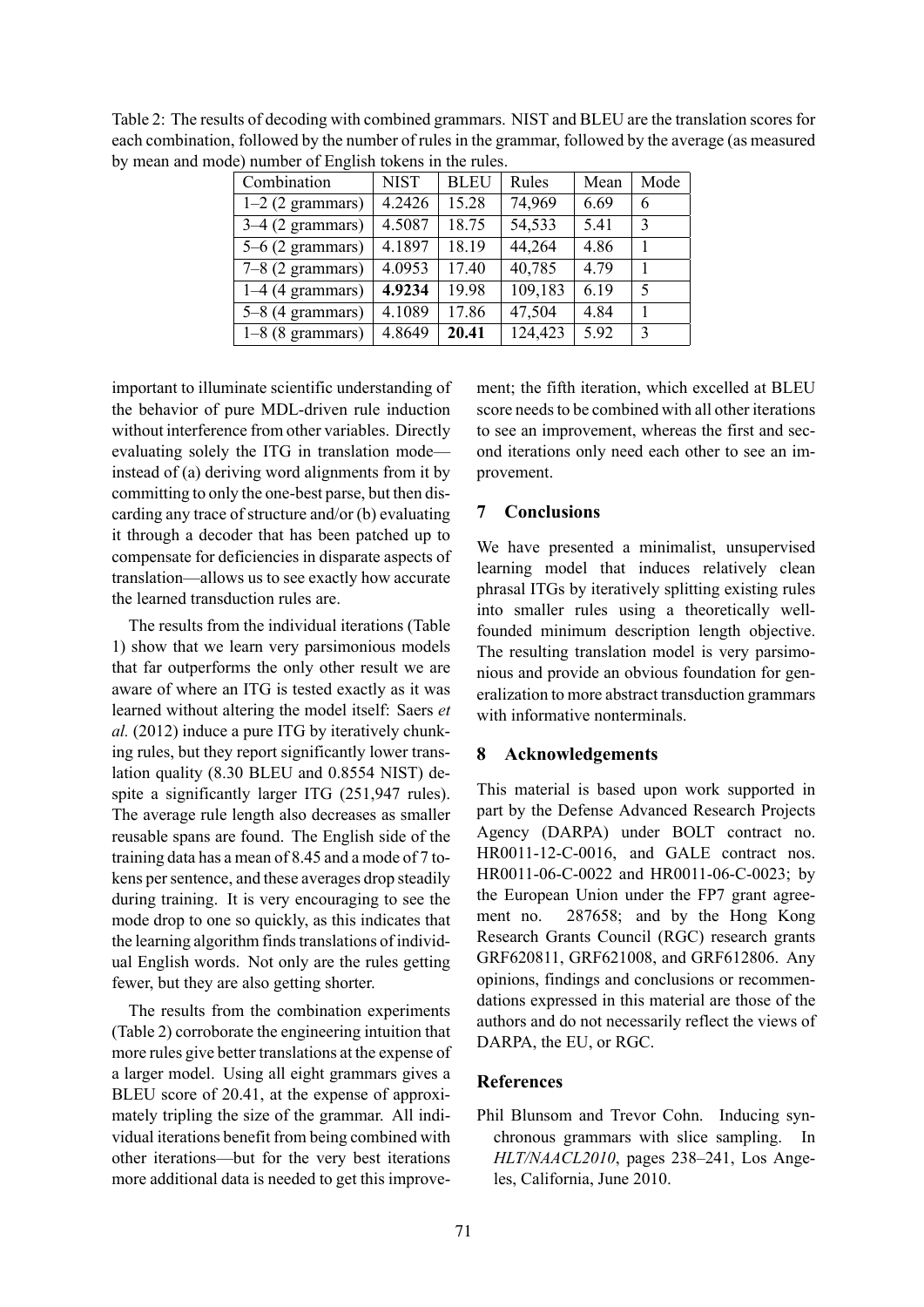- Phil Blunsom, Trevor Cohn, and Miles Osborne. Bayesian synchronous grammar induction. In *Proceedings of NIPS 21*, Vancouver, Canada, December 2008.
- Phil Blunsom, Trevor Cohn, Chris Dyer, and Miles Osborne. A gibbs sampler for phrasal synchronous grammar induction. In *Proceedings of the Joint Conference of the 47th Annual Meeting of the ACL and the 4th International Joint Conference on Natural Language Processing of the AFNLP*, pages 782–790, Suntec, Singapore, August 2009.
- Peter F. Brown, Stephen A. Della Pietra, Vincent J. Della Pietra, and Robert L. Mercer. The Mathematics of Machine Translation: Parameter estimation. *Computational Linguistics*, 19(2):263– 311, 1993.
- David Burkett, John Blitzer, and Dan Klein. Joint parsing and alignment with weakly synchronized grammars. In *HLT/NAACL'10*, pages 127–135, Los Angeles, California, June 2010.
- Colin Cherry and Dekang Lin. Inversion transduction grammar for joint phrasal translation modeling. In *Proceedings of SSST'07*, pages 17–24, Rochester, New York, April 2007.
- David Chiang. A hierarchical phrase-based model for statistical machine translation. In *Proceedings of ACL'05*, pages 263–270, Ann Arbor, Michigan, June 2005.
- David Chiang. Hierarchical phrase-based translation. *Computational Linguistics*, 33(2):201– 228, 2007.
- John Cocke. *Programming languages and their compilers: Preliminary notes*. Courant Institute of Mathematical Sciences, New York University, 1969.
- George Doddington. Automatic evaluation of machine translation quality using n-gram cooccurrence statistics. In *Proceedings of HLT'02*, pages 138–145, San Diego, California, 2002.
- C. S. Fordyce. Overview of the IWSLT 2007 evaluation campaign. In *Proceedings IWSLT'07*, pages 1–12, 2007.
- Michel Galley, Jonathan Graehl, Kevin Knight, Daniel Marcu, Steve DeNeefe, Wei Wang, and Ignacio Thayer. Scalable inference and training of context-rich syntactic translation models. In *Proceedings COLING/ACL'06*, pages 961–968, Sydney, Australia, July 2006.
- Peter Grünwald. A minimum description length approach to grammar inference in symbolic. *Lecture Notes in Artificial Intelligence*, (1040):203–216, 1996.
- Aria Haghighi, John Blitzer, John DeNero, and Dan Klein. Better word alignments with supervised itg models. In *Proceedings of ACL/IJCNLP'09*, pages 923–931, Suntec, Singapore, August 2009.
- Howard Johnson, Joel Martin, George Foster, and Roland Kuhn. Improving translation quality by discarding most of the phrasetable. In *Proceedings EMNLP/CoNLL'07*, pages 967–975, Prague, Czech Republic, June 2007.
- Tadao Kasami. An efficient recognition and syntax analysis algorithm for context-free languages. Technical Report AFCRL-65-00143, Air Force Cambridge Research Laboratory, 1965.
- Philipp Koehn, Franz Joseph Och, and Daniel Marcu. Statistical Phrase-Based Translation. In *Proceedings of HLT/NAACL'03*, volume 1, pages 48–54, Edmonton, Canada, May/June 2003.
- Graham Neubig, Taro Watanabe, Eiichiro Sumita, Shinsuke Mori, and Tatsuya Kawahara. An unsupervised model for joint phrase alignment and extraction. In *Proceedings of ACL/HLT'11*, pages 632–641, Portland, Oregon, June 2011.
- Graham Neubig, Taro Watanabe, Shinsuke Mori, and Tatsuya Kawahara. Machine translation without words through substring alignment. In *Proceedings of ACL'12*, pages 165–174, Jeju Island, Korea, July 2012.
- Franz Josef Och and Hermann Ney. A Systematic Comparison of Various Statistical Alignment Models. *Computational Linguistics*, 29(1):19– 51, 2003.
- Kishore Papineni, Salim Roukos, Todd Ward, and Wei-Jing Zhu. BLEU: a method for automatic evaluation of machine translation. In *Proceedings of ACL'02*, pages 311–318, Philadelphia, Pennsylvania, July 2002.
- Jason Riesa and Daniel Marcu. Hierarchical search for word alignment. In *Proceedings of ACL'10*, pages 157–166, Uppsala, Sweden, July 2010.
- Jorma Rissanen. A universal prior for integers and estimation by minimum description length. *The Annals of Statistics*, 11(2):416–431, June 1983.